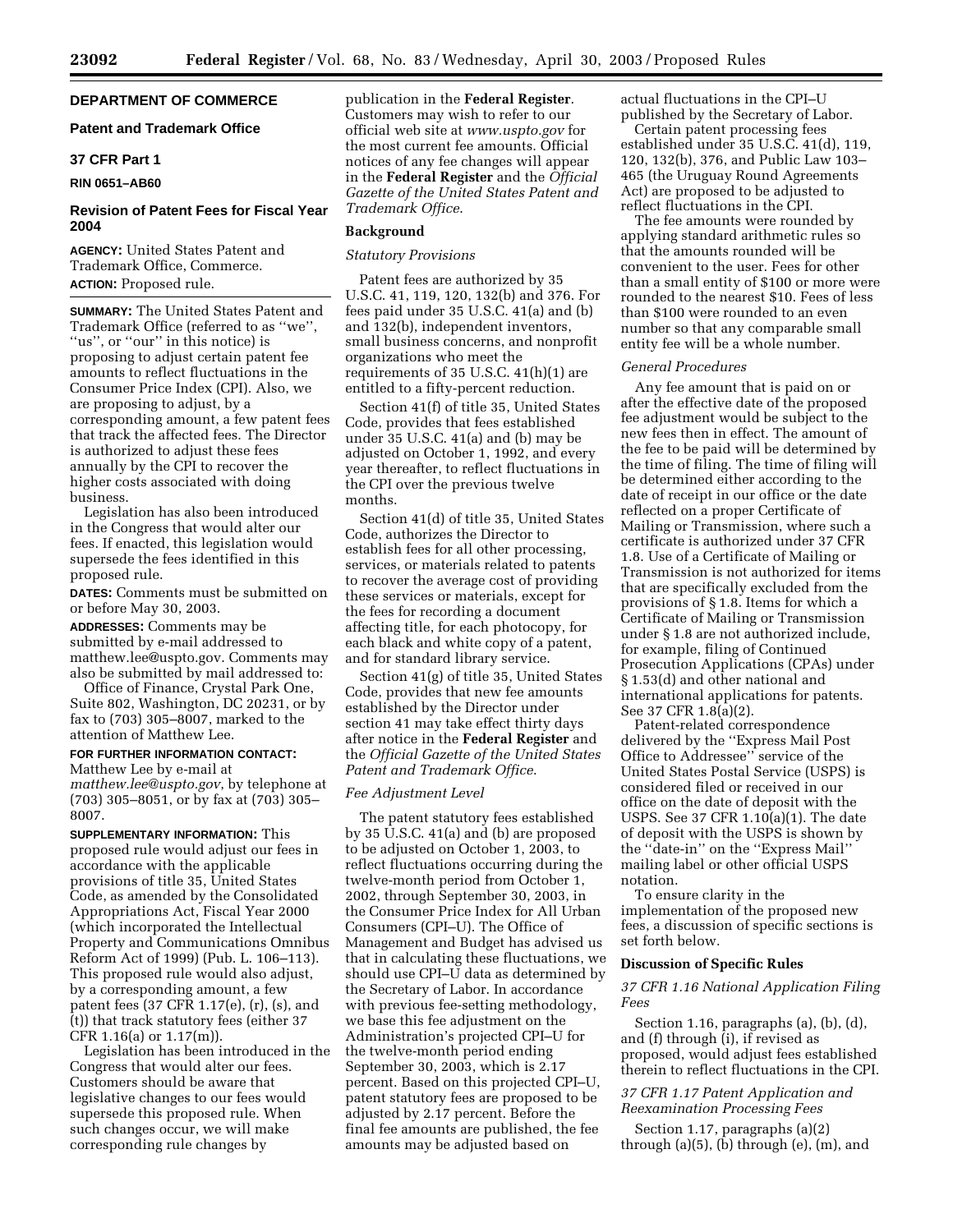(r) through (t), if revised as proposed, would adjust fees established therein to reflect fluctuations in the CPI.

### *37 CFR 1.18 Patent Post Allowance (Including Issue) Fees*

Section 1.18, paragraphs (a) through (c), if revised as proposed, would adjust fees established therein to reflect fluctuations in the CPI.

### *37 CFR 1.20 Post Issuance Fees*

Section 1.20, paragraphs (e) through (g), if revised as proposed, would adjust fees established therein to reflect fluctuations in the CPI.

#### *37 CFR 1.492 National Stage Fees*

Section 1.492, paragraphs (a)(1) through (a)(3), (a)(5), (b), and (d), if revised as proposed, would adjust fees established therein to reflect fluctuations in the CPI.

### **Other Considerations**

This proposed rule contains no information collection requirements within the meaning of the Paperwork Reduction Act of 1995, 44 U.S.C. 3501 *et seq.* This proposed rule has been determined to be not significant for purposes of Executive Order 12866. This proposed rule does not contain policies with Federalism implications sufficient to warrant preparation of a Federalism Assessment under Executive Order 13132 (August 4, 1999).

The Deputy General Counsel for General Law of the United States Patent and Trademark Office has certified to the Chief Counsel for Advocacy, Small Business Administration, that the proposed rule change would not have a significant economic impact on a substantial number of small entities (Regulatory Flexibility Act, 5 U.S.C. 605(b)). The proposed rule change increases fees to reflect the change in the CPI as authorized by 35 U.S.C. 41(f). Further, the principal impact of the major patent fees has already been taken into account in 35 U.S.C. 41(h)(1), which provides small entities with a fifty-percent reduction in the major patent fees. We received roughly 111,000 patent applications (approximately 33 percent of total patent applications) last year from small entities. Since the average small entity fee would increase by less than \$10, with a minimum increase of \$1 and a maximum increase of \$35, there would not be a significant economic impact on a substantial number of small entities due to this proposed rule change.

### **List of Subjects in 37 CFR Part 1**

Administrative practice and procedure, Patents.

For the reasons set forth in the preamble, we are proposing to amend title 37 of the Code of Federal Regulations, part 1, as set forth below.

### **PART 1—RULES OF PRACTICE IN PATENT CASES**

1. The authority citation for 37 CFR part 1 would continue to read as follows:

**Authority:** 35 U.S.C. 2, unless otherwise noted.

2. Section 1.16 is proposed to be amended by revising paragraphs (a), (b) (d), and (f) through (i) to read as follows:

#### **§ 1.16 National application filing fees.**

| (a) Basic fee for filing each application<br>for an original patent, except provi-<br>sional, design, or plant applications:                                                                                                   |                      |
|--------------------------------------------------------------------------------------------------------------------------------------------------------------------------------------------------------------------------------|----------------------|
| By a small entity $(\S 1.27(a))$                                                                                                                                                                                               | \$385.00             |
| By other than a small entity                                                                                                                                                                                                   | \$770.00             |
| (b) In addition to the basic filing fee in<br>an original application, except provi-<br>sional applications, for filing or later<br>of each<br>independent<br>presentation                                                     |                      |
| claim in excess of 3:                                                                                                                                                                                                          |                      |
| By a small entity (§1.27(a))<br>By other than a small entity                                                                                                                                                                   | \$43.00<br>\$86.00   |
| ÷                                                                                                                                                                                                                              | $\star$              |
| (d) In addition to the basic filing fee in<br>an original application, except provi-<br>sional applications, if the application<br>contains, or is amended to contain, a<br>multiple dependent claim(s), per ap-<br>plication: |                      |
| By a small entity $(\S 1.27(a))$<br>By other than a small entity                                                                                                                                                               | \$145.00<br>\$290.00 |
| $\star$<br>$\star$<br>$\star$<br>÷                                                                                                                                                                                             | $\star$              |
| (f) Basic fee for filing each design appli-                                                                                                                                                                                    |                      |
| cation:                                                                                                                                                                                                                        |                      |
| By a small entity $(\S 1.27(a))$                                                                                                                                                                                               | \$170.00             |
| By other than a small entity                                                                                                                                                                                                   | \$340.00             |
| (g) Basic fee for filing each plant appli-                                                                                                                                                                                     |                      |
| cation, except provisional applica-                                                                                                                                                                                            |                      |
| tions:                                                                                                                                                                                                                         |                      |
| By a small entity $(\S 1.27(a))$                                                                                                                                                                                               | \$265.00             |
| By other than a small entity                                                                                                                                                                                                   | \$530.00             |
| (h) Basic fee for filing each reissue ap-                                                                                                                                                                                      |                      |
| plication:                                                                                                                                                                                                                     |                      |
| By a small entity $(\S 1.27(a))$                                                                                                                                                                                               | \$385.00             |
| By other than a small entity                                                                                                                                                                                                   | \$770.00             |
| (i) In addition to the basic filing fee in a                                                                                                                                                                                   |                      |
| reissue application, for filing or later                                                                                                                                                                                       |                      |
| presentation of each independent                                                                                                                                                                                               |                      |
| claim which is in excess of the num-                                                                                                                                                                                           |                      |
| ber of independent claims in the origi-                                                                                                                                                                                        |                      |
| nal patent:                                                                                                                                                                                                                    |                      |

| ---- <i>-</i> ------<br>By a small entity $(\S 1.27(a))$<br>By other than a small entity | \$43.00<br>\$86.00 |
|------------------------------------------------------------------------------------------|--------------------|
|                                                                                          |                    |

3. Section 1.17 is proposed to be amended by revising paragraphs (a)(2) through (a)(5), (b) through (e), (m), and (r) through (t) to read as follows:

\* \* \* \* \*

### **§ 1.17 Patent application and reexamination processing fees.**

 $(a) * * * *$ 

| $\star$ | ÷ | ÷ |                                    |         |
|---------|---|---|------------------------------------|---------|
|         |   |   | (2) For reply within second month: |         |
|         |   |   | By a small entity $(\S 1.27(a))$   | \$210.0 |
|         |   |   | By other than a small entity       | \$420.0 |
|         |   |   | (3) For reply within third month:  |         |
|         |   |   | $Bv$ a small entity $(S1.27(a))$   | \$475.0 |

|   | By other than a small entity<br>(4) For reply within fourth month:   | \$950.00   |
|---|----------------------------------------------------------------------|------------|
|   | By a small entity $(\S 1.27(a))$                                     | \$740.00   |
|   | By other than a small entity<br>(5) For reply within fifth month:    | \$1,480.00 |
|   | By a small entity $(\S 1.27(a))$                                     | \$1,005.00 |
|   | By other than a small entity                                         | \$2,010.00 |
|   | (b) For filing a notice of appeal from                               |            |
|   | the examiner to the Board of Patent                                  |            |
|   | Appeals and Interferences:                                           |            |
|   | By a small entity (§1.27(a))                                         | \$165.00   |
|   | By other than a small entity                                         | \$330.00   |
|   | (c) In addition to the fee for filing a                              |            |
|   | notice of appeal, for filing a brief in                              |            |
|   | support of an appeal:                                                |            |
|   | By a small entity $(\S 1.27(a))$                                     | \$165.00   |
|   | By other than a small entity                                         | \$330.00   |
|   | (d) For filing a request for an oral                                 |            |
|   | hearing before the Board of Patent                                   |            |
|   | Appeals and Interferences in an ap-                                  |            |
|   | peal under 35 U.S.C. 134:                                            |            |
|   | By a small entity (§1.27(a))                                         | \$145.00   |
|   | By other than a small entity                                         | \$290.00   |
| 0 | (e) To request continued examination                                 |            |
| 0 | pursuant to §1.114:                                                  |            |
|   | By a small entity $(\S 1.27(a))$                                     | \$385.00   |
|   | By other than a small entity                                         | \$770.00   |
|   |                                                                      |            |
|   | (m) For filing a petition for the revival                            |            |
| 0 | of an unintentionally abandoned                                      |            |
| 0 | application, for the unintentionally                                 |            |
|   | delayed payment of the fee for                                       |            |
|   | issuing a patent, or for the revival                                 |            |
|   | of an unintentionally terminated re-                                 |            |
|   | examination proceeding under<br>35                                   |            |
|   | U.S.C. $41(a)(7)$ (§1.137(b)):<br>By a small entity $(\S 1.27(a))$   | \$665.00   |
|   | By other than a small entity                                         | \$1,330.00 |
|   |                                                                      |            |
| 0 |                                                                      |            |
| 0 | (r) For entry of a submission after                                  |            |
|   | final rejection under § 1.129(a):                                    |            |
|   | By a small entity $(\S 1.27(a))$                                     | \$385.00   |
|   | By other than a small entity                                         | \$770.00   |
|   | (s) For each additional invention re-                                |            |
| 0 | quested to<br>be examined under                                      |            |
| 0 | § 1.129(b):                                                          |            |
|   | By a small entity $(\S 1.27(a))$                                     | \$385.00   |
|   | By other than a small entity                                         | \$770.00   |
|   |                                                                      |            |
|   | (t) For the acceptance of an uninten-                                |            |
| 0 | tionally delayed claim for priority                                  |            |
| 0 | under 35 U.S.C. 119, 120, 121, or<br>365(a) or (c) (§§1.55 and 1.78) | \$1,330.00 |

4. Section 1.18 is proposed to be amended by revising paragraphs (a)

through (c) to read as follows:

#### **§ 1.18 Patent post allowance (including issue) fees.**

|         |               | (a) Issue fee for issuing each original   |            |
|---------|---------------|-------------------------------------------|------------|
|         |               | or reissue patent, except a design or     |            |
|         | plant patent: |                                           |            |
|         |               | By a small entity $(\S 1.27(a))$          | \$665.00   |
|         |               | By other than a small entity              | \$1,330.00 |
|         |               | (b) Issue fee for issuing a design pat-   |            |
| ent:    |               |                                           |            |
|         |               | By a small entity $(\S 1.27(a))$          | \$240.00   |
|         |               | By other than a small entity              | \$480.00   |
|         |               | (c) Issue fee for issuing a plant patent: |            |
|         |               | By a small entity $(\S 1.27(a))$          | \$320.00   |
|         |               | By other than a small entity              | \$640.00   |
| $\star$ |               |                                           |            |
|         |               |                                           |            |

5. Section 1.20 is proposed to be amended by revising paragraphs (e) through (g) to read as follows:

#### $$420.00$ **§ 1.20 Post issuance fees.**

| 0 * * * * * |  |  |
|-------------|--|--|
|             |  |  |

 $$210.00$